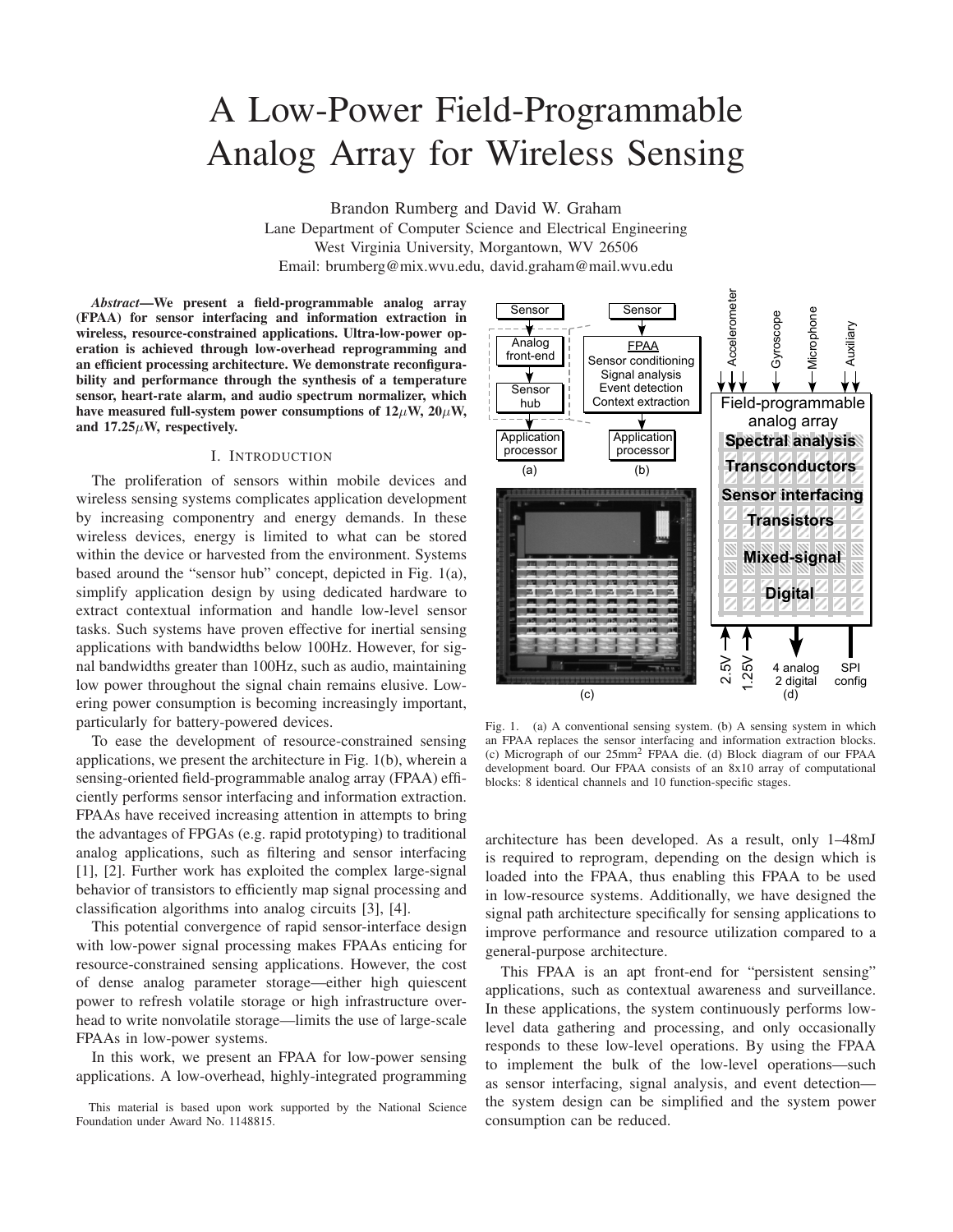All plots in this paper depict measurements from our  $25mm^2$ FPAA integrated circuit—Fig. 1(c)—that was fabricated in a standard  $0.35 \mu m$  CMOS process.

## II. DESIGN OF THE FPAA

### *A. Signal path architecture*

The circuit primitives, or "computational elements," within an FPAA are commonly grouped into a hierarchy of configurable blocks [5], [6]. Each block may contain various computational elements, and different types of blocks may be included. Prior FPAAs have used homogenous arrays of general-purpose blocks, with no more than three unique block types [6], [7]. In our FPAA, diverse computational elements (listed in Table I) are grouped into nine unique and functionspecific block types for various stages of sensor interfacing and processing. Since our FPAA is designed for sensor preprocessing and event detection, we have adopted a parallelized architecture—shown in Fig. 1(d)—which consists of 80 computational blocks arranged in an 8-channel by 10-stage signal flow. Signal decomposition is performed early in the chain, after which, data are processed in parallel channels, which allows the remaining processing to be low bandwidth and low power.

The switch architecture of our FPAA is essentially an islandstyle architecture as is common in FPGAs [8]. A full-crossbar switch matrix connects the 16 terminals of the computational elements at the block level, and a switch box connects 6 routing tracks between neighboring blocks. Additionally, a long track in each stage/channel routes signals globally. All 20,380 switches are implemented using a transmission gate controlled by a local SRAM bit.

The parasitic capacitance caused by the switch matrix was measured to be 203fF for connections in a single block and 400fF for connections to neighboring blocks—comparable to the floating-gate-based FPAA in [6]. These parasitics are significant, and including too many unbuffered switchable nets in the signal path will reduce performance and increase the ac power consumption.

To make our FPAA less sensitive to such parasitics, we have included high-granularity computational elements in the FPAA to reduce the number of switches in the signal path. Our FPAA's computational elements are listed in Table I; these elements represent a variety of granularity and function to improve performance and application fit. The elements are applicable to most signal-processing applications and are grouped by function into stages to streamline audio and vibration applications. These groups are described below.

- 1) *Spectral analysis*: Contains programmable filters, envelope detectors, and OTAs with reconfigurable bias terminals to synthesize frequency decomposition algorithms.
- 2) *Transconductors*: Contains a variety of linear and nonlinear transconductance elements for synthesizing  $G_m$ - $C$  networks and discriminant functions.
- 3) *Sensor interfacing*: Contains op-amps and resistors to build reconfigurable sensor interfaces.
- 4) *Transistors*: Used to synthesize computational elements that are too specialized to include as dedicated elements.
- 5) *Mixed-signal*: Contains comparators, S/Hs, programmable-width pulse generators, etc. Designed with current-starved and non-overlapping push/pull logic to nullify short-circuit current caused by interfacing with slow signals from the preceding stages.
- 6) *Digital*: Contains flip flops and lookup tables. Used to add digital control to analog circuits and to generate event-detection and data-ready interrupts for the application processor. Connected to the FPAA's SPI pins for run-time writing/reading of synthesized registers.

TABLE I COMPUTATIONAL ELEMENTS

| 8 BPFs  | 56 OTAs         | 8 inverters                                | 16 envelope detectors     |  |
|---------|-----------------|--------------------------------------------|---------------------------|--|
| 8 LPFs  | 8 multipliers   | 48 current sources/sinks<br>32 comparators |                           |  |
| 56 caps | 8 op-amps       | 8 bump circuits                            | 16 pulse generators       |  |
| 8 PNPs  | 16 resistors    | 8 time-to-voltage                          | 16 asymmetric integrators |  |
| 16 S/Hs | <b>144 FETs</b> | 32 JK flip flops                           | 16 6-input 2-output LUTs  |  |

# *B. Memory programming infrastructure*

The programmable characteristics of the computational elements—e.g. time constants,  $G_m$ 's, pulse widths—are controlled by 296 analog nonvolatile memory (NVM) elements. These memory elements consist of programmable current sources that are based upon floating-gate transistors. Floatinggate transistors have no resistive connection to their gate; instead, a "control gate" couples capacitively onto the transistor's "floating gate." As a result, the floating-gate charge, which can be modified using Fowler-Nordheim tunneling [9] and hot-electron injection [10], creates a programmable and nonvolatile threshold-voltage shift from the perspective of the control gate.

We have developed a highly integrated, energy-optimized system—Fig. 2(a)—for programming analog values onto floating gates. The NVM elements and write control circuit, which are shown in detail in Fig. 3, are based upon the continuoustime programming circuitry in [11]. The reprogramming process is shown in Fig. 2(b) and described below.

*1) Clear switches & NVM:* First, the FPAA is reset by clearing the SRAM that controls the switches and by block erasing the analog floating-gate memory. Block erasure is performed by applying a 10.5V pulse on  $V_{tun}$  to tunnel electrons off of all floating gates. This voltage pulse is generated by an on-chip high-voltage charge pump.

*2) Write NVM:* Next, analog values are written to the NVM. Writing is performed by first raising the memory supply voltage,  $V_{dd,NVM}$ , to 6V to facilitate injection, and then by sequentially connecting individual elements to the writecontrol circuit to store  $V_{targ}$  into the NVM.  $V_{targ}$  is set to the desired value for each element by an on-chip DAC. During the write process,  $V_{tun}$  is set to 4.5V using the on-chip regulated charge pump to avoid reverse tunneling through  $M_{tun}$ .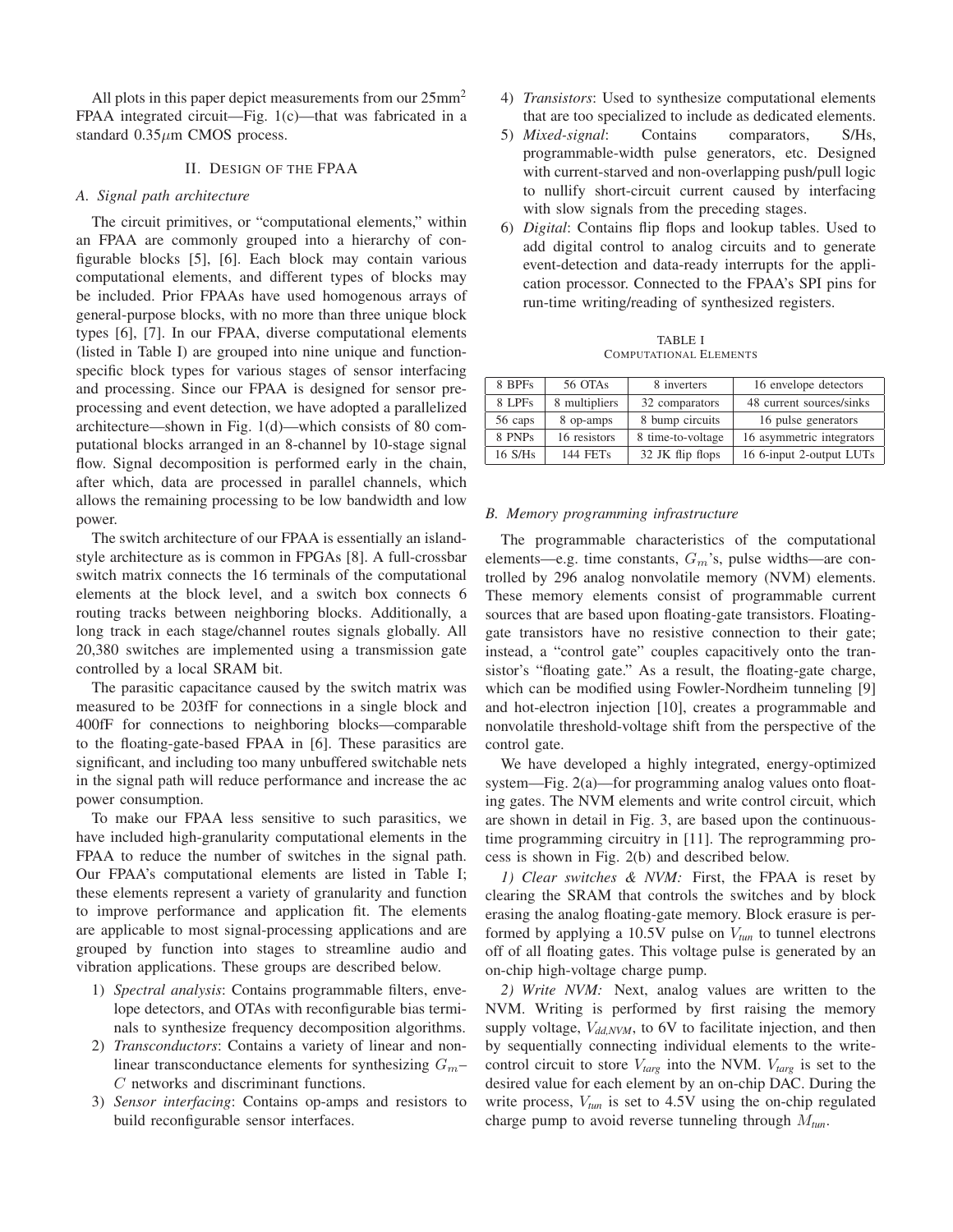

Fig. 2. (a) Block diagram of the FPAA's analog nonvolatile memory (NVM) programming system. (b) Measurement of the process of loading a design into the FPAA. The supply current is measured flowing into the FPAA board. The SPI chip select pin indicates data transfers from the application processor.

*3) Write switches:* Finally, switches are set so as to wire the FPAA for the desired functionality. We have written a PC program to translate a user-generated netlist into a list of switches to be programmed.

# *C. Summary of FPAA programming*

Analog memory writes are controlled by an on-chip feedback loop, and the only interaction from the application processor is to specify the memory address and DAC codeword. As a result, we incur significantly less overhead than systems which require a processor in the feedback loop [6]. The entire process in Fig. 2(b) consumed 2.35mJ, 33% of which is consumed while starting the external boost converter and can be largely eliminated by generating  $V_{dd,NVM}$  with an on-chip charge pump (similar to our  $V_{tun}$  charge pump).

In Fig. 2(b), 10 NVM and 33 switches were written. The energy breakdown is approximately 0.12mJ per NVM,  $6.4\mu$ J per switch, and a constant 0.94mJ each reconfiguration cycle. These data are used to estimate the energy to load larger



Fig. 3. Detail of the NVM cell. In write mode, a local feedback loop  $(M_{1,3})$ around the floating-gate transistor  $M_{FG}$  linearizes the exponential injection characteristics. NVM cells are individually connected to a write control circuit which modifies the current injected onto  $V_{fg}$  (by modifying  $I_1$ ) until the charge on  $V_{fg}$  causes  $V_{cg}$  to match  $V_{targ}$ . The regulated-cascode current mirror,  $M_{a-d}$ , replicates the memory cell structure to improve matching between  $I_1$  and  $I_2$ . In run mode, each NVM cell is connected as a current source to its respective computational element.



Fig. 4. (a) Temperature sensor which was synthesized using devices in the FPAA. (b) Measured output across a 100K temperature range.

designs into the FPAA. For example, the design in Fig. 6 uses 478 switches, 29 LUT bits, and 52 analog NVM, at a total reconfiguration energy of 10.42mJ.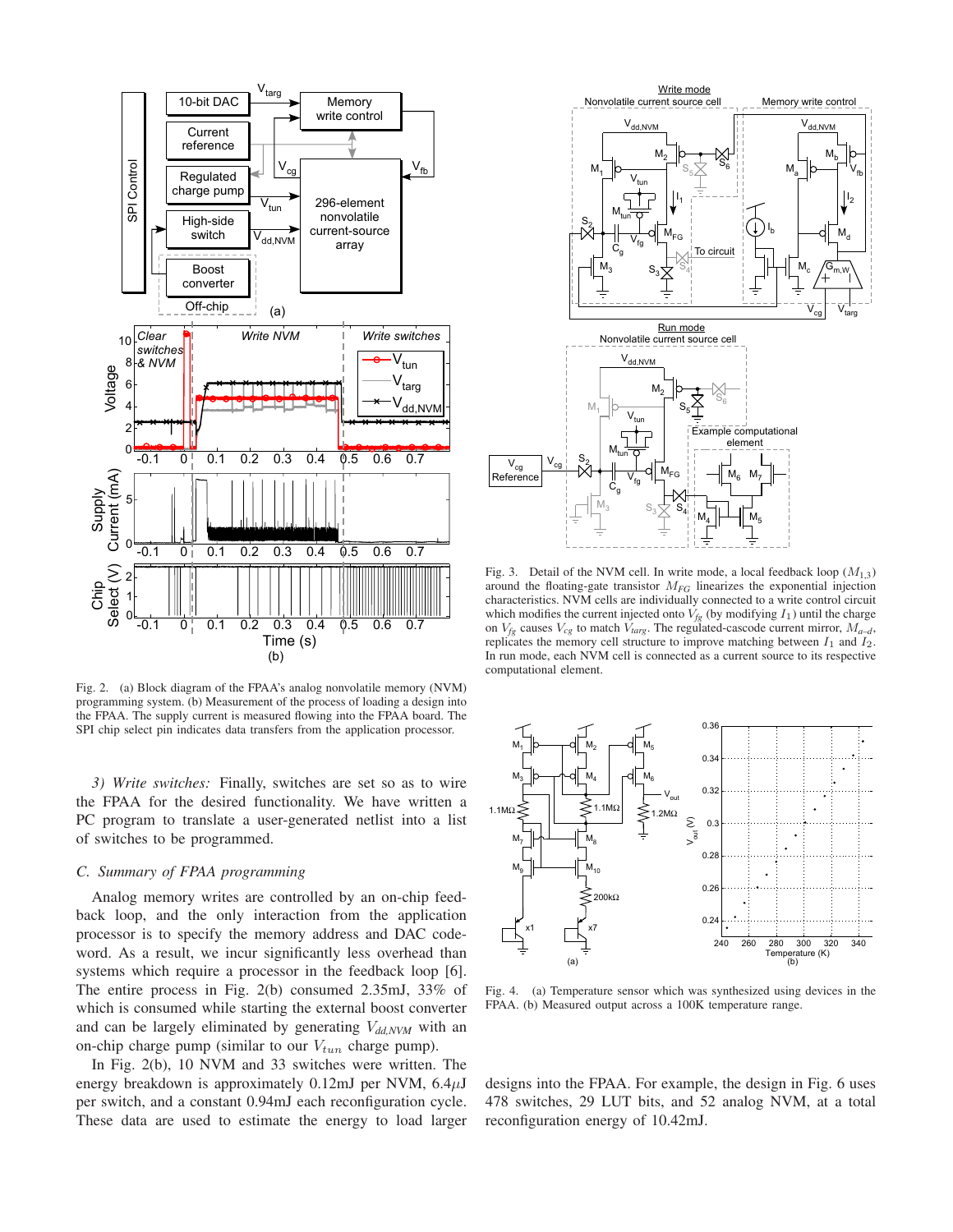

Fig. 5. (a) Heart-rate monitoring system which was synthesized in the FPAA. After passing through the conditioning block, a time-to-voltage converter is clocked by the peaks of the R wave to extract the period. The period is compared with user-defined high/low thresholds. If two recent periods are outside of the safe range, then an alarm is generated. (b) Measured response of the heart-rate monitoring system. The input is a 2mV differential cardiac signal with varying heart rate and 200mV 60Hz common-mode noise. The outputs of the conditioning, extraction, and alarm subsystems are plotted. The bottom plot shows successful detection of out-of-range heart rates.

#### III. DEMONSTRATIONS

The following demonstrations validate the FPAA in a variety of applications that are representative of wireless sensing scenarios. All power consumption values (Table II) were obtained by measuring the supply current of the entire FPAA board (at 3V); these values include the power of output buffers, regulators, and references, and are thus representative of the power cost to add the FPAA to an embedded system.

*Temperature sensor:* The FPAA includes a large number of device-level elements to synthesize circuits that are too specialized to include in the computation blocks. The temper-

#### TABLE II DEMONSTRATION RESULTS

| Circuit      | Run power    | <b>Nets</b> | <b>NVMs</b>        | Config energy       |
|--------------|--------------|-------------|--------------------|---------------------|
| Temp. sensor | $12 \mu W$   | 23          | 3 (readout buffer) | 1.97 <sub>m</sub> J |
| Heart-rate   | $20 \mu W$   | 55          |                    | $5.52 \text{mJ}$    |
| Audio        | $17.25\mu$ W | 89          | 52                 | $10.42 \text{mJ}$   |



Fig. 6. (a) Audio spectrum normalization system which was synthesized in the FPAA. Only 2 of 7 channels are shown for clarity. (b & c) Measured response of the system to a 500Hz tone and chirp combination. (b) Without normalization:  $x_i$ . (c) With normalization:  $Out_i$ . Note that normalization reduces leakage of the 500Hz tone into neighboring bands, and observe how the 500Hz band is inhibited during the chirp.

ature sensor in Fig. 4(a) was synthesized as a demonstration of a circuit synthesized purely from device-level elements. The ratios of the BJTs and resistors were chosen to yield a 1mV/K output. The circuit's measured temperature response is shown in Fig. 4(b).

*Heart-rate monitor:* The FPAA was designed to meet the needs of the first three stages in sensor systems: sensor interfacing, signal analysis, and event detection. These capabilities are demonstrated by synthesizing the heart-rate monitoring system shown in Fig. 5(a). The difference amplifier is based on [12] and the system's back-end was inspired by [13]. Each symbol directly maps to a single computational element (see Table I) with the exception of the shift register, which is a collection of flip flops. As a result of the FPAA's mixed granularity, this relatively large system was mapped onto a small number of elements.